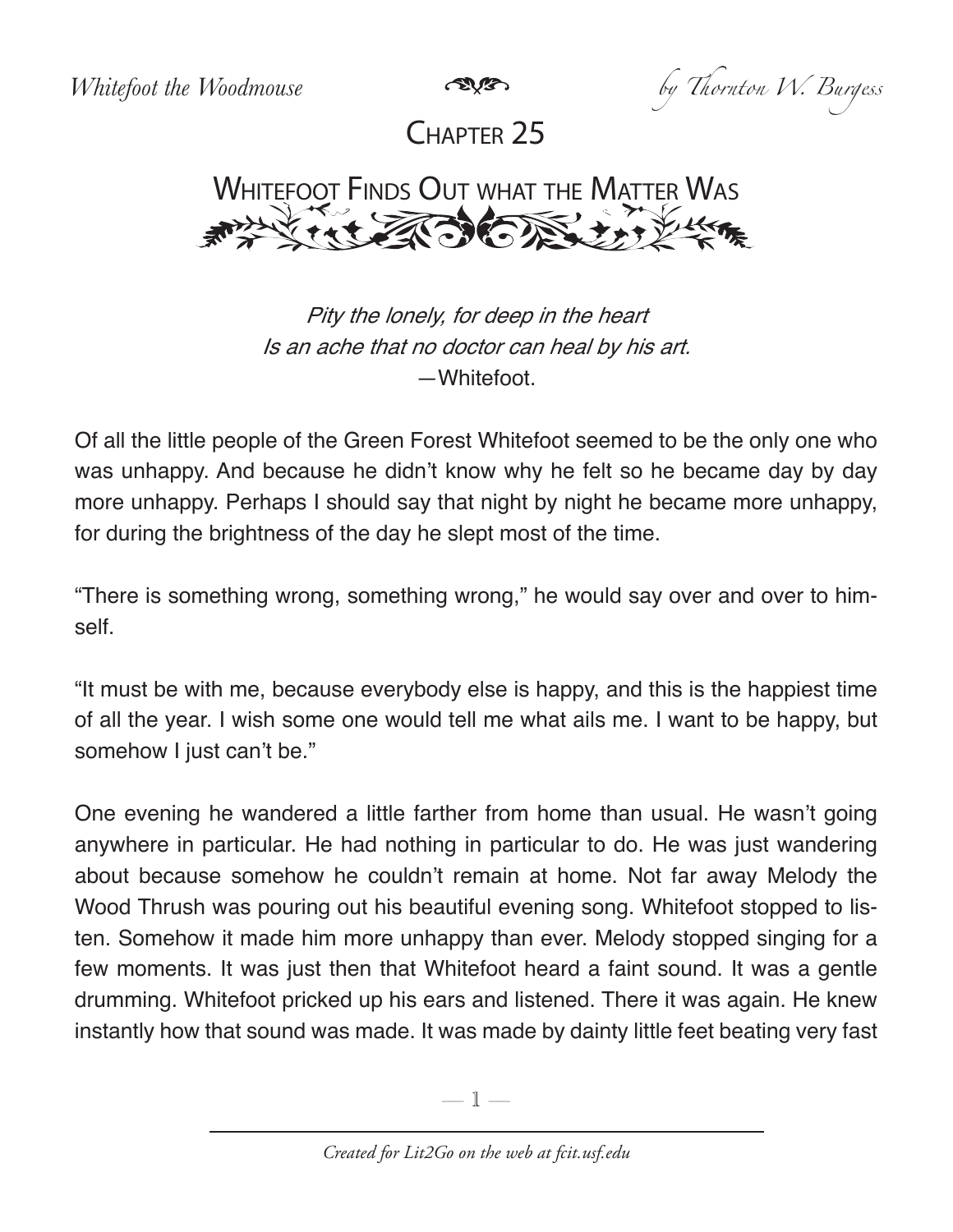## Chapter 25 -- Whitefoot Finds out What the Matter Was

on an old log. Whitefoot had drummed that way himself many times. It was soft, but clear, and it lasted only a moment.

Right then something very strange happened to Whitefoot. Yes, sir, something very strange happened to Whitefoot. All in a flash he felt better. At first he didn't know why. He just did, that was all. Without thinking what he was doing, he began to drum himself. Then he listened. At first he heard nothing. Then, soft and low, came that drumming sound again. Whitefoot replied to it. All the time he kept feeling better. He ran a little nearer to the place from which that drumming sound had come and then once more drummed. At first he got no reply.

Then in a few minutes he heard it again, only this time it came from a different place. Whitefoot became quite excited. He knew that that drumming was done by another Woodmouse, and all in a flash it came over him what had been the matter with him.

"I have been lonely!" exclaimed Whitefoot. "That is all that has been the trouble with me. I have been lonely and didn't know it. I wonder if that other Woodmouse has felt the same way."

Again he drummed and again came that soft reply. Once more Whitefoot hurried in the direction of it, and once more he was disappointed when the next reply came from a different place. By now he was getting quite excited. He was bound to find that other Woodmouse. Every time he heard that drumming, funny little thrills ran all over him. He didn't know why. They just did, that was all. He simply must find that other Woodmouse. He forgot everything else. He didn't even notice where he was going. He would drum, then wait for a reply. As soon as he heard it, he would scamper in the direction of it, and then pause to drum again. Sometimes the reply would be very

 $-2-$